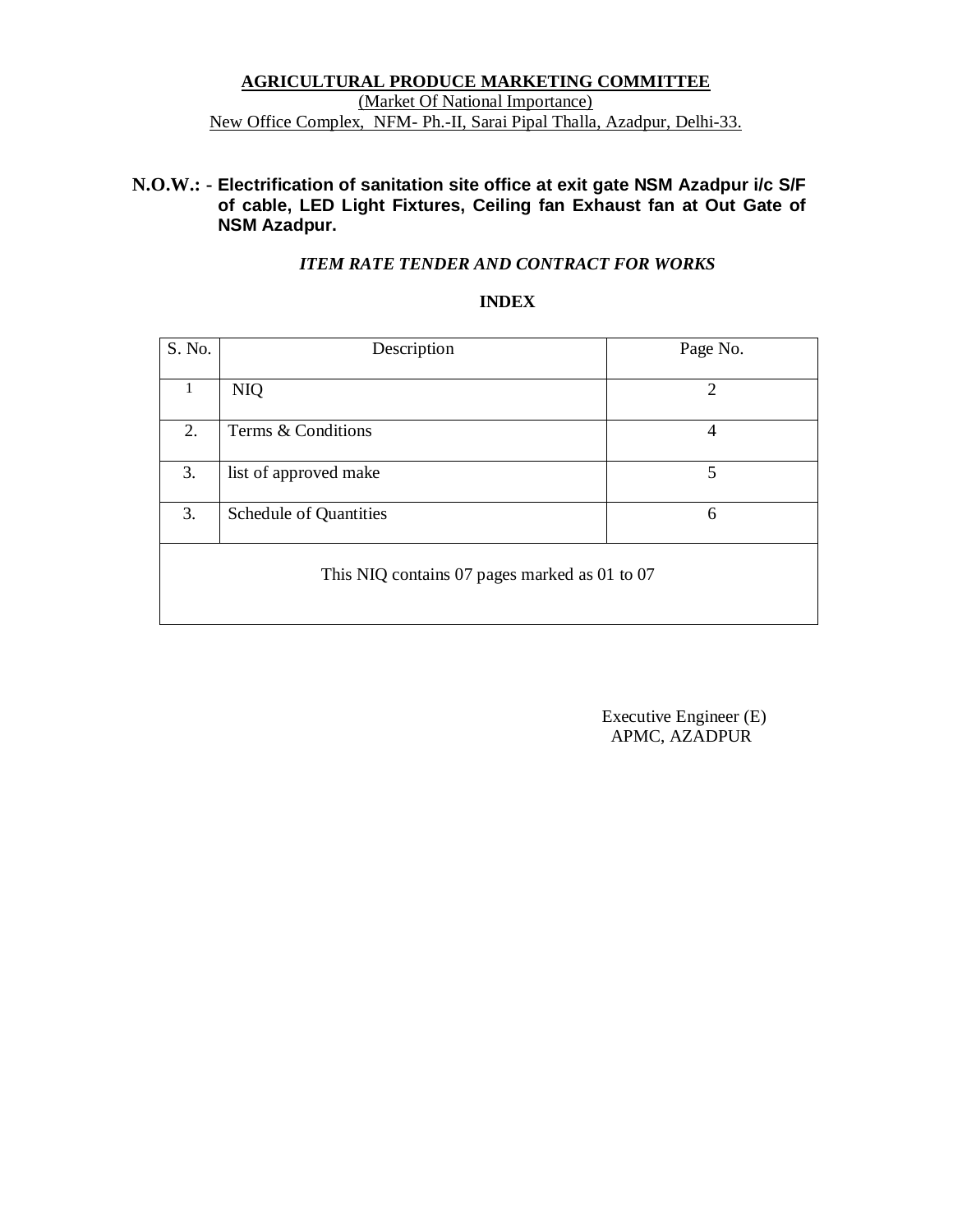## *Agricultural Produce Marketing Committee*

**Market of National Importance (Govt. of NCT. of Delhi) Office Complex (MNI), NFM, PH-II, Sarai Pipal Thalla, Azadpur, Delhi-110033 Phone No. 27401086-88, 27401009 .Fax No.27691703**

No. 26/APMC/ED(E)/EE/21-22/ Dated:-

#### NOTICE INVITING QUOTATION

Sealed quotations as detailed below are invited for the under mentioned work on behalf of Secretary, Agricultural Produce Marketing Committee, Azadpur , upto 2.30 p.m. on date indicated below from the eligible contractors, who have adequate past experience of the works for Electrical work and completed successfully at least three electrical works and magnitude equivalent to the 40% of the estimated cost or two works of 60% of estimated cost or one work of 80% of estimated cost as during the last seven years. The quotations shall be opened on the same day at 3.00 p.m. in the office Of Secretary, APMC (MNI), New Office Complex, NFM Phase.-II, Sarai Pipal Thalla, Azadpur, Delhi-33 in the presence of the quotationers or their authorized representatives who may like to attend. Quotations received after the prescribed time and date shall not be considered.

| S.No | Name of works                                                                                                                                                                                              | <b>Estimated</b><br>Cost (Rs.) | <b>Earnest</b><br><b>Money</b><br>(Rs.) | Cost of<br>Quotati<br>ons<br>(Rs.) | Time of<br><b>Completion</b> | <b>Last date</b><br>of issue of<br>quotations<br><b>Papers</b> | <b>Last Date</b><br>of receipt<br>& opening<br>оf |
|------|------------------------------------------------------------------------------------------------------------------------------------------------------------------------------------------------------------|--------------------------------|-----------------------------------------|------------------------------------|------------------------------|----------------------------------------------------------------|---------------------------------------------------|
|      | Electrification<br>of sanitation<br>site office at<br>exit gate NSM<br>Azadpur i/c<br>S/F of cable,<br><b>LED Light</b><br>Fixtures,<br>Ceiling fan<br>Exhaust fan at<br>Out Gate of<br><b>NSM Azadpur</b> | $1,92,932/-$                   | 1,930/                                  | $500/-$                            | 1 Month                      | 04.04.22                                                       | quotations<br>05.04.22                            |

The earnest money and tender cost as indicated above shall have to be deposited by the quotationers along with the application for issue of quotation by a Bank Draft or Pay Order in favour of APMC, Azadpur. The quotations must mention on their envelopes the name of the work and details of the earnest money etc. The quotations of the contractors, who do not deposit the earnest money in the prescribed manner, shall be summarily rejected.

The quotations forms and other contract conditions can be obtained from the office of the undersigned by the firms themselves or their representative duly authorized on Rs. 10/ stamp paper on any working day upto the last date of issue of tenders as indicated above till 1.00 P.M. on furnishing receipt of tender cost to be deposited in Cash (non-refundable) and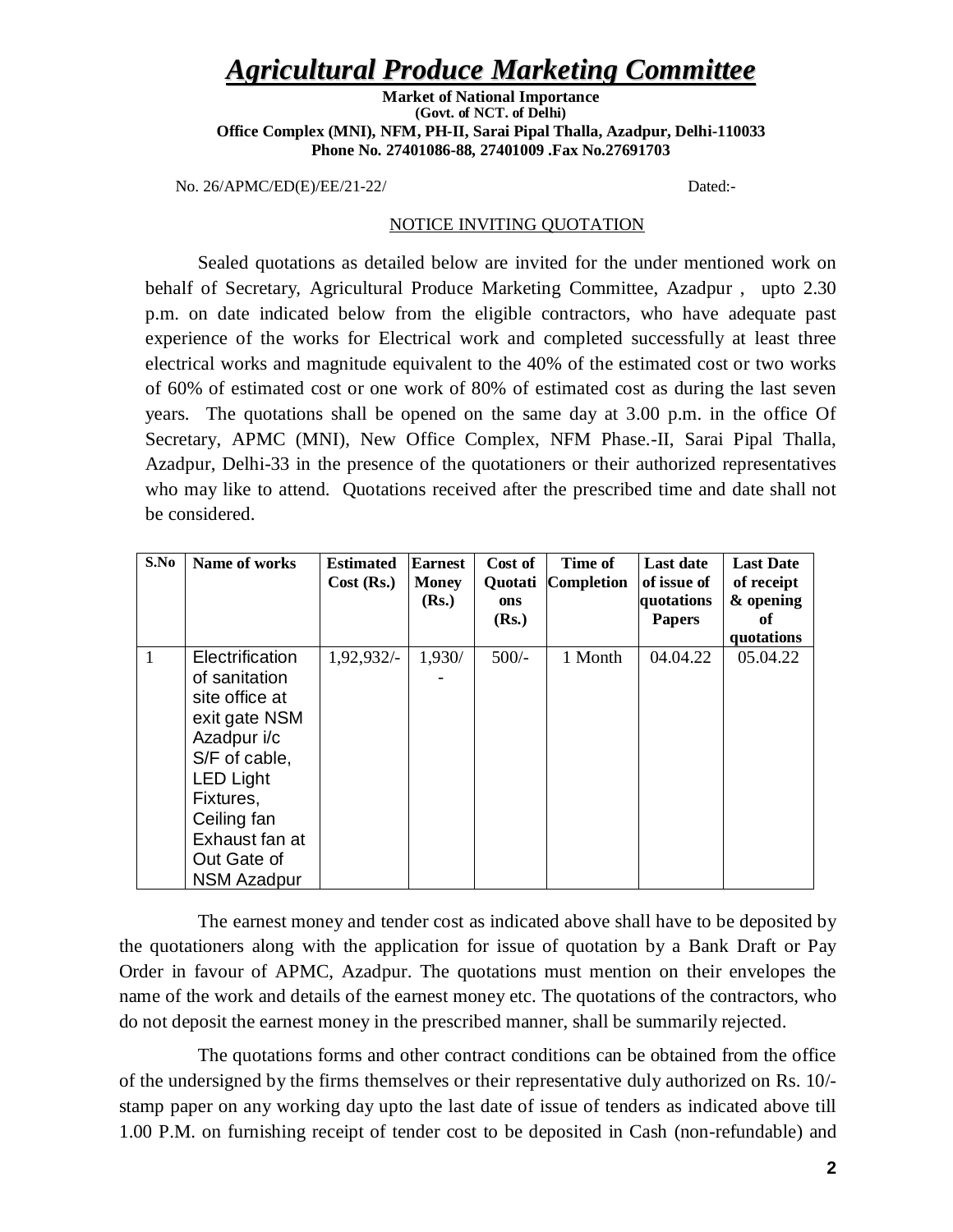earnest money as specified above, PAN / GST registration Copy, Contractor Electrical License, experience of having completed successfully at least one work and magnitude equivalent to the value of estimated cost of works as mentioned above, are to be shown before the issue of tender/quotations documents and attested true copies of the same are to be enclosed with the request for issue of tender/ quotations documents.

The quotations documents including schedule of quantities, drawing and other details of work can be seen in the office of the undersigned on any working day before applying for the issue of tender.

The NIQ can be seen on web-site www.apmcazadpurdelhi.com / www.delagrimaket.org The agencies downloading quotation papers from website will have to submit offers in two packet system consisting earnest money along with certificates in support of eligibility in one envelop Marked 'A' while tender form/price bid shall be placed in another envelope subscribed as annexure 'B'. Both these above sealed envelopes shall be kept in separate bigger size sealed packet mentioning name of work, NIT No. and due date of opening otherwise tenders shall be treated as invalid  $\&$  rejected. The price bid of agencies which does not qualify in eligibility criteria shall not be opened and decision of competent authority shall be final and binding upon all parties. APMC reserves the right to reject any or all the tenders without assigning any reason.

> Executive Engineer APMC, AZADPUR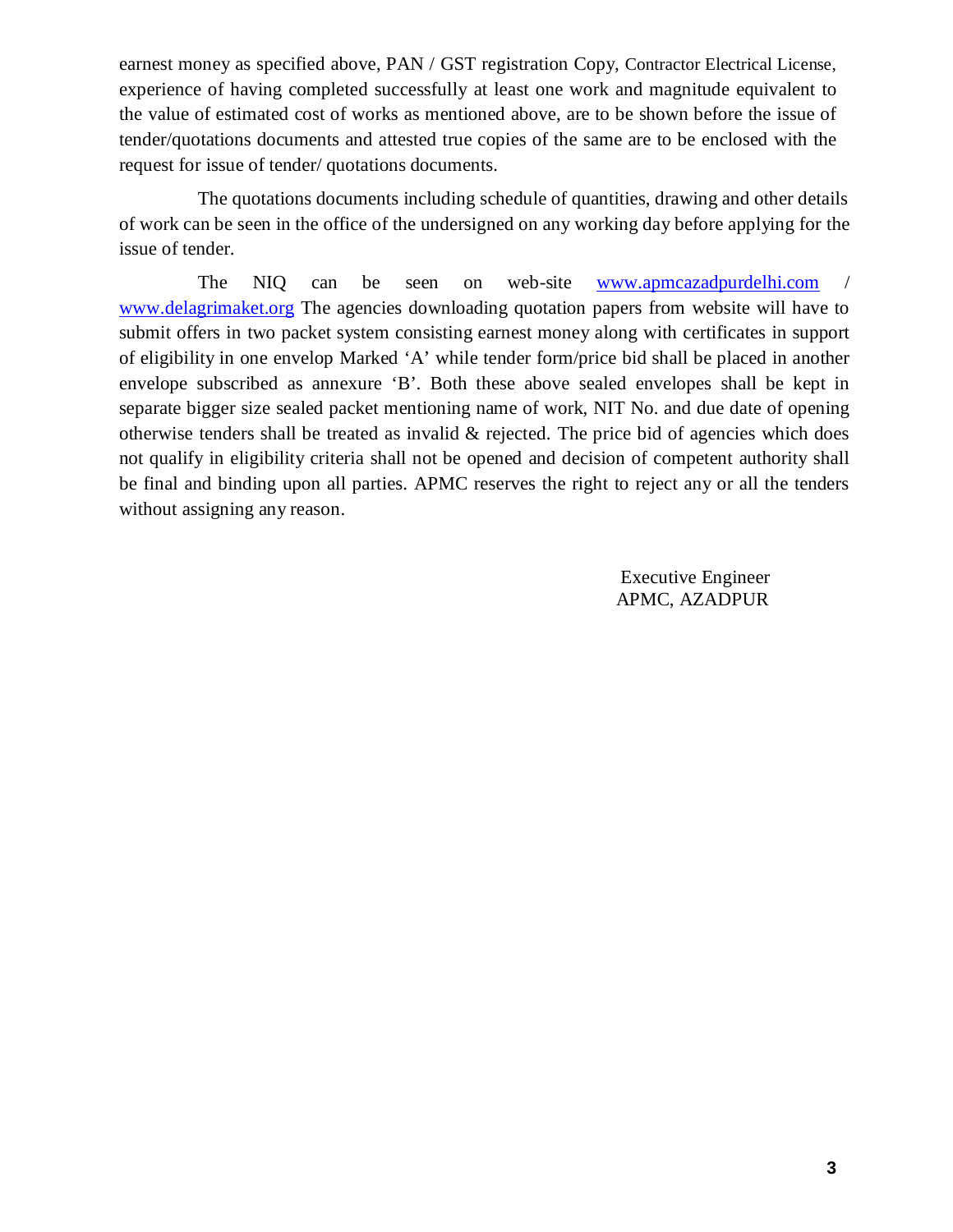### Terms & Conditions

- 1. The rates quoted should be inclusive of GST and other levies and duties on the price of the materials and nothing extra on this amount shall be payable by the department.
- 2. The firm shall provide necessary Guarantee/warranty Card for ceiling/exhaust fans and shall stand guarantee for a period of one year against any manufacturing defect.
- 3. The contractor shall make his own arrangement at his own cost for electric/general tools and plants required for the work.
- 4. The rates quoted shall be stand valid for 90 days.
- 5. All material to be used on this work by the contractor shall be got approved form the Engineer-in –Charge before installation at site
- 6. Loss of life/damages/accidents etc. shall be the sole responsibility of the contractor and no compensation shall be payable by the department
- 7. The contractor shall provide guarantee/warranty certificate of LED fixtures for a period of 5 years against any defective work or manufacturing defect.
- 8. Watch and ward of the material upto commissioning and final handing over to department will be the responsibility of the firm. Nothing extra shall be paid
- 9. The work shall be carried out strictly as per General condition of contract for CPWD 2014

 Executive Engineer APMC, AZADPUR

(Signature of contractor with seal)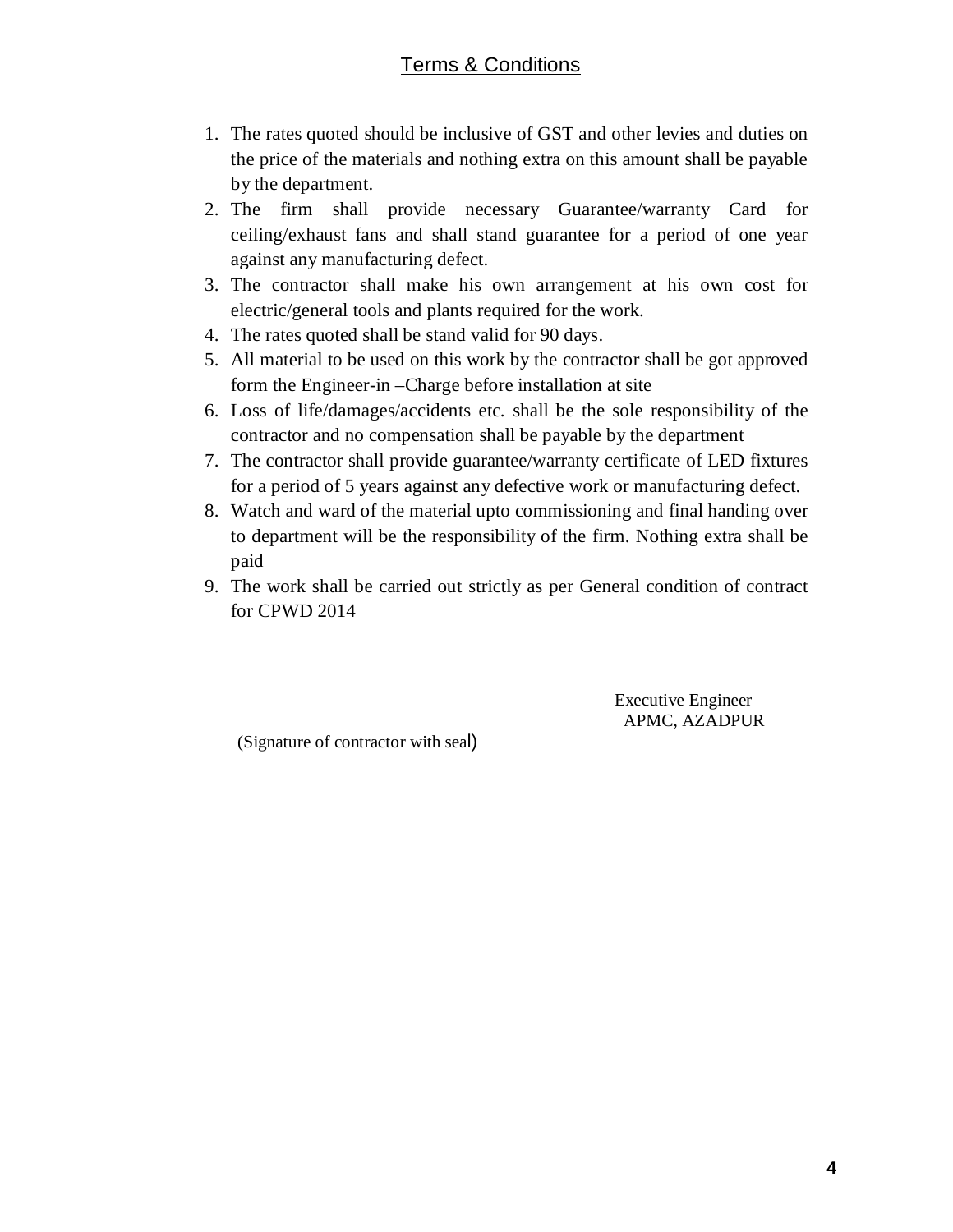## *LIST OF APPROVED MAKE*

| 1 <sub>1</sub> | Wires / Cables: -        | Plaza, Ecko, Polycab, Havells |
|----------------|--------------------------|-------------------------------|
| 2.             | MCB, DP MCB & MCCB: -    | L&T, Havells, GE, C & S       |
| 3.             | Junction box:-           | Sintex,                       |
| 4.             | LED Light/flood Light: - | Havells, Halonix, Orient      |
| 5.             | Exhaust / Ceiling Fans   | Havells, orient, Crompton     |
| 6.             | Switch/Socket            | Havells, Anchor, Cona         |

Executive Engineer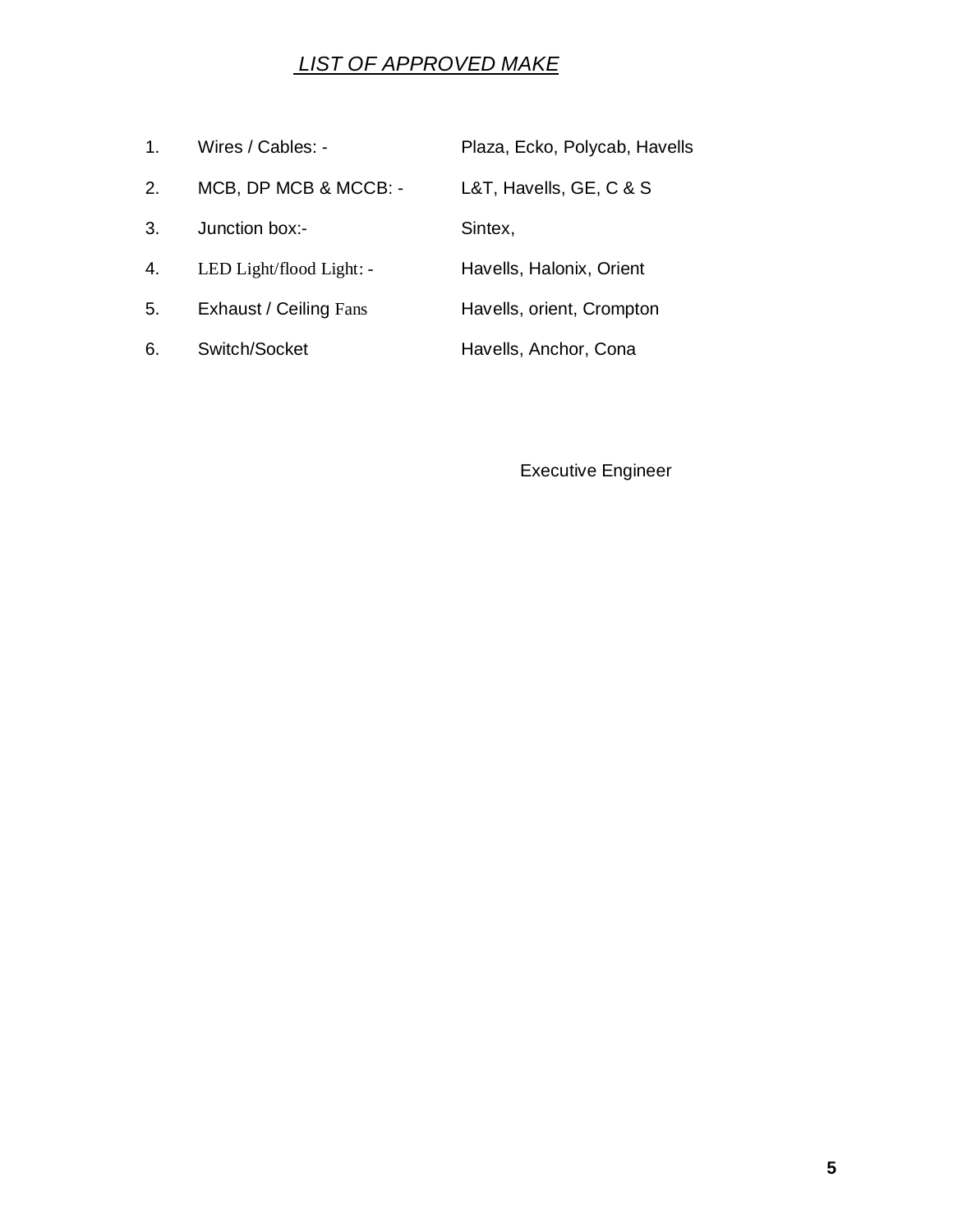# **Agricultural Produce Marketing Committee**

**Schedule of quantities**

#### **N. O. W.: - Electrification of sanitation site office at exit gate NSM Azadpur i/c S/F of cable, LED Light Fixtures, Ceiling fan exhaust fan at Out Gate of NSM Azadpur.**

| S.No           | <b>Description of Item</b>                                                                                     | Qty.           | Unit | Rate | <b>Amount</b> |
|----------------|----------------------------------------------------------------------------------------------------------------|----------------|------|------|---------------|
| 1              | Supply of following size PVC insulated PVC sheathed                                                            | 180            | Mtr. |      |               |
|                | aluminum conductor cable of 1.1 KV Grade. 2 x 16 Sq.                                                           |                |      |      |               |
|                | mm Armoured                                                                                                    |                |      |      |               |
| 2              | S/I/T/C of LED flood/beem (multi LED) light fitting 50                                                         | $\overline{2}$ | Nos. |      |               |
|                | watt suitable for 90-300 V -50 Hz power factor 0.95,                                                           |                |      |      |               |
|                | colour temperature 6500 K, CRI more than 85, beam                                                              |                |      |      |               |
|                | angle 170 deg, lumens 2206, operating temperature -20                                                          |                |      |      |               |
|                | deg to 60 deg centigrade, constant voltage and current                                                         |                |      |      |               |
|                | driver. The fitting shall be fixed on tubular pipe/channel                                                     |                |      |      |               |
|                | of truss in shed or surface.                                                                                   |                |      |      |               |
| 3              | S/I/T/C of LED street light fitting 90 watt multi LED                                                          | $\overline{2}$ | Each |      |               |
|                | with lences suitable for $90-300$ V -50 Hz power factor                                                        |                |      |      |               |
|                | 0.95, colour temperature 6500 K, CRI more than                                                                 |                |      |      |               |
|                | 75, beam angle 170 deg, lumens 9450, operating                                                                 |                |      |      |               |
|                | temperature -20 deg to 60 deg centigrade, constant                                                             |                |      |      |               |
|                | voltage and current driver. The fitting shall be fixed on<br>tubular pipe/channel of truss in shed or surface. |                |      |      |               |
| $\overline{4}$ | Supply of metalic Exhaust fan of 300 mm sweep specally                                                         | $\overline{2}$ | Each |      |               |
|                | designed maetal blade, double ball bearing heavy duty                                                          |                |      |      |               |
|                | motor with protective steel bird guard robust construction                                                     |                |      |      |               |
|                | (Crumption/havells)                                                                                            |                |      |      |               |
| 5              | Supplying of metalic Ceiling fan 1200 mm Sweep, Three                                                          | 5              | Each |      |               |
|                | coat metallic finish to enrich the gloss, Wider tip blades                                                     |                |      |      |               |
|                | for effective air circulation, High performance even at                                                        |                |      |      |               |
|                | low voltage, robust construction.                                                                              |                |      |      |               |
| 6              | Supply & fixing T-8 LED 36 watt Indoor decorative                                                              | 12             | Each |      |               |
|                | extruded aluminium batten in AluminIum finsih with                                                             |                |      |      |               |
|                | opal diffuser. IP20                                                                                            |                |      |      |               |
| $\tau$         | Wiring for light point/fan point /exhaust fan point /call                                                      | 40             | Each |      |               |
|                | bell point with 1.5 Sq mm FRLS PVC insulated copper                                                            |                |      |      |               |
|                | conductor single core cable in surface/ recessed medium                                                        |                |      |      |               |
|                | class PVC conduit with modular switch, modular plate,                                                          |                |      |      |               |
|                | suitable G I box and earthing the point with 1.5 Sq mm                                                         |                |      |      |               |
|                | FRLS PVC insulated copper conductor single core cable                                                          |                |      |      |               |
|                | as reqd.Group C                                                                                                |                |      |      |               |
| 8              | Supplying and fixing two module stepped type electronic                                                        | 5              | Each |      |               |
|                | fan regulator on the existing modular plate switch box                                                         |                |      |      |               |
|                | including connections but excluding modular plate etc. as                                                      |                |      |      |               |
| 9              | required.<br>Laying and fixing of one number PVC insulated and                                                 | 180            | Mtr. |      |               |
|                | PVC sheathed / XLPE power cable of 1.1 KV grade of                                                             |                |      |      |               |
|                | following size on wall surface as required. Upto 35 Sq                                                         |                |      |      |               |
|                | mm (clamped with 1mm thick saddle)                                                                             |                |      |      |               |
| 10             | Providing and fixing 6 SWG dia G.I. wire on surface or                                                         | 180            | Mtr. |      |               |
|                | in recess for loop earthing along with exixting                                                                |                |      |      |               |
|                | surface/recessed conduit/submaim wiring/cable<br>as                                                            |                |      |      |               |